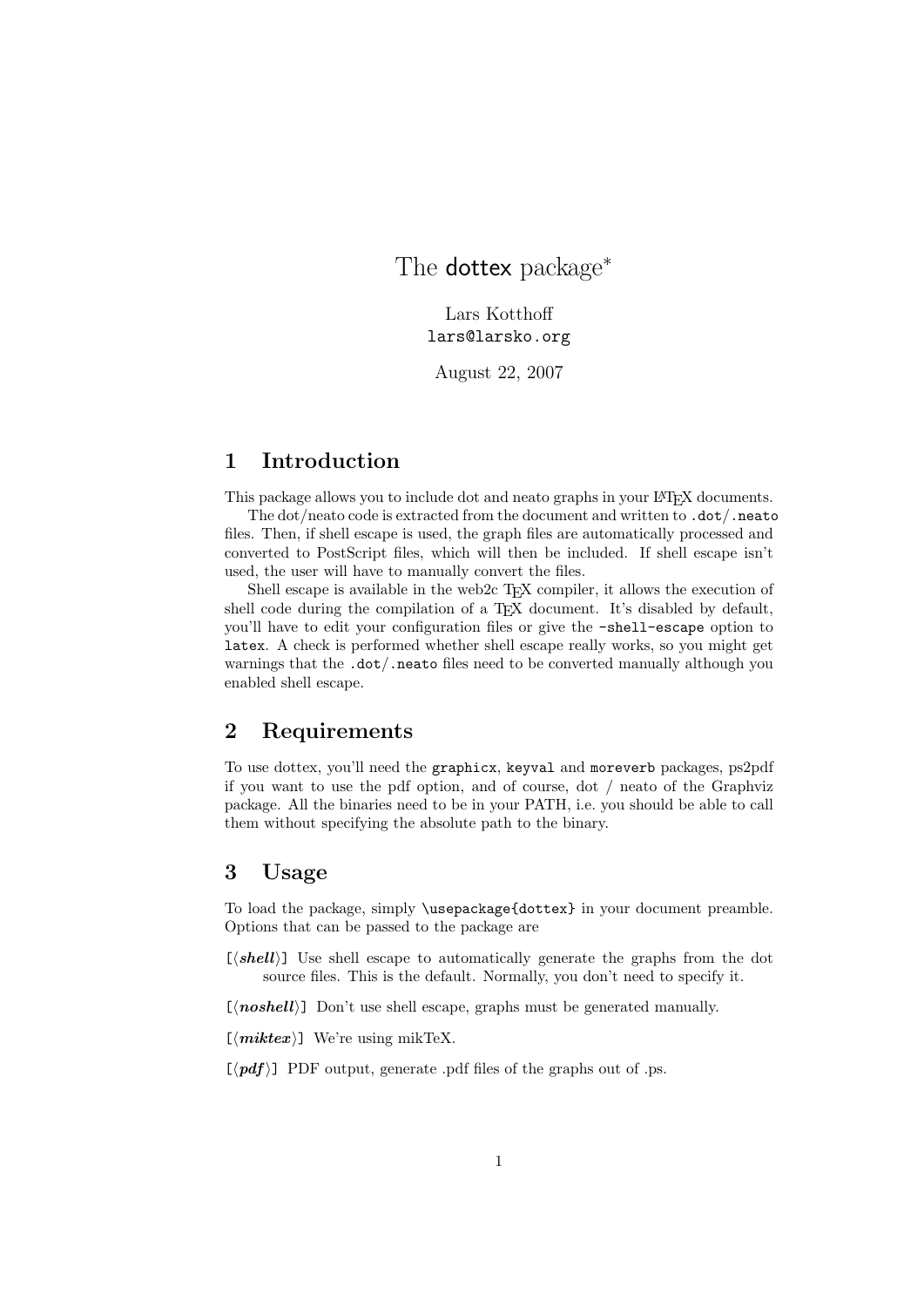The following environments can be used to include graphs:

dotpic Within this environment, you can specify arbitrary dot code, for example

 $a \rightarrow b$ ;  $b \rightarrow a$ ;

The digraph preamble and the surrounding braces are inserted automatically.

neatopic Within this environment, you can specify arbitrary neato code, for example  $a -- b$ ;

 $b$  -- a:.

The graph preamble and the surrounding braces are inserted automatically. For both environments, you may specify width or height of the picture using  $[\text{width}=\langle \text{width}\rangle]$  or  $[\text{height}=\langle \text{height}\rangle]$  as in the includegraphics command.

## 4 Acknowledgements

Thanks to Klaus Storch for several suggestions to improve the Miktex compatibility.

# 5 Implementation

#### 5.1 Initialization

```
1 \newif\ifShellEscape
 2 \newif\ifmiktex \miktexfalse
 3 \newif\ifpdf \pdffalse
 4
5 \DeclareOption{shell}{\ShellEscapetrue}
 6 \DeclareOption{noshell}{\ShellEscapefalse}
7 \DeclareOption{miktex}{\global\miktextrue}
8 \DeclareOption{pdf}{\pdftrue}
\alpha10 \ExecuteOptions{shell}
11 \ProcessOptions\relax
12 %% test if shell escape really works
13 \ifShellEscape
14 \def\tmpfile{/tmp/w18-test-\the\year\the\month\the\day\the\time}
15 \ifmiktex
16 \def\tmpfile{w18-test-\the\year\the\month\the\day\the\time}
17 \immediate\write18{echo t > "\tmpfile"}
18 \else
19 \immediate\write18{touch \tmpfile}
20 \text{ Yfi}21 \ifmiktex
22 \IfFileExists{\tmpfile.}{\ShellEscapetrue}{\ShellEscapefalse}
23 \immediate\write18{del "\tmpfile"}
24 \else
25 \IfFileExists{\tmpfile}{\ShellEscapetrue}{\ShellEscapefalse}
26 \immediate\write18{rm -f \tmpfile}
27 \fi
28 \xi29
```
<sup>∗</sup>This document corresponds to dottex v0.6, dated 2007/08/22.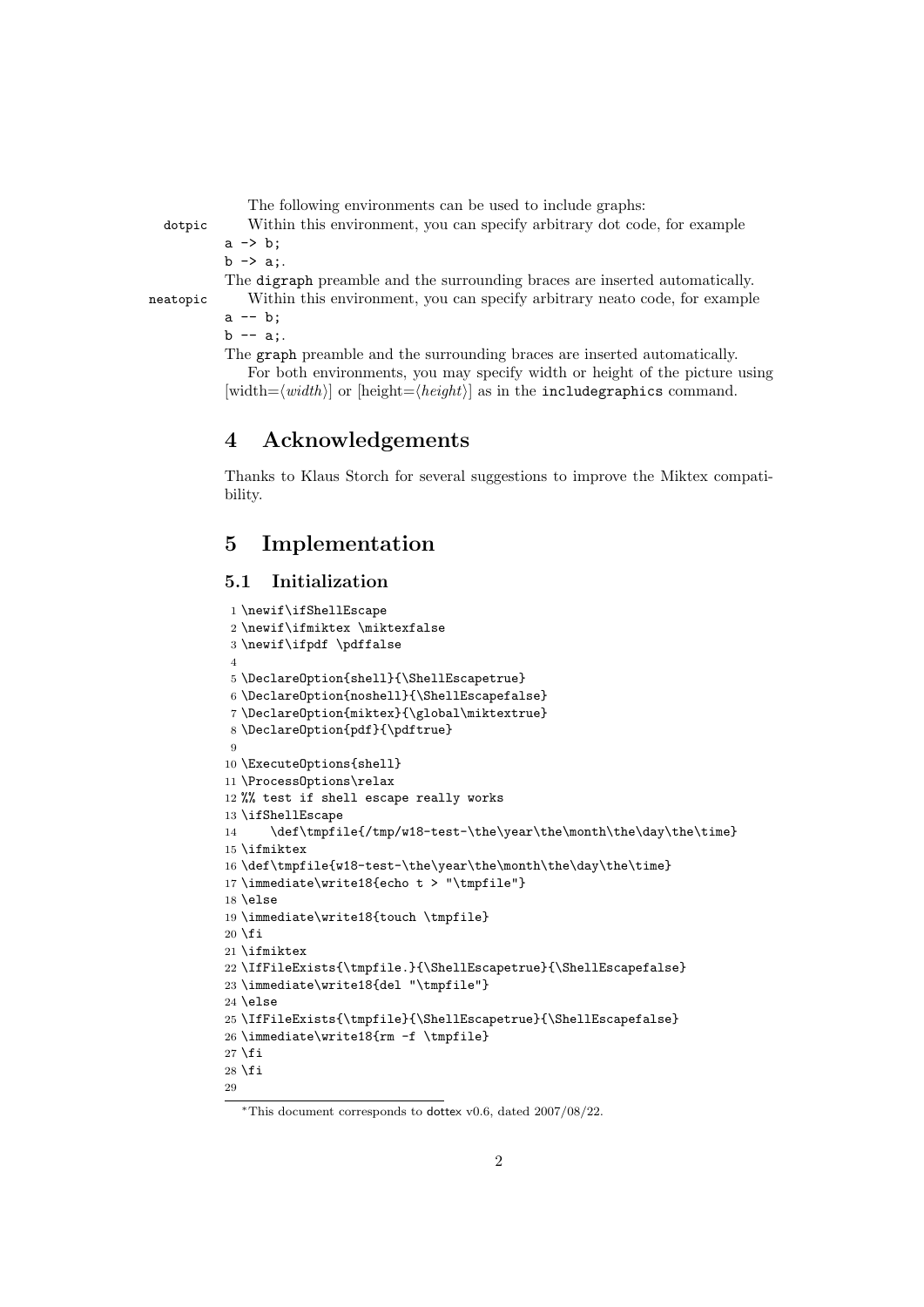```
30 \ifShellEscape
31 \PackageInfo{dottex}
32 {Automatically converting dot/neato files}
33 \else
34 \PackageWarningNoLine{dottex}
35 {Shell escape not enabled.\MessageBreak
36 You'll need to convert the graphs yourself.}
37 \fi
38 \newcounter{fignum}
```
#### 5.2 .dot/.neato write out

```
39 \def\figname{\jobname-dottex-fig\thefignum}
40
41 \def\dotverbatimwrite#1{%
42 \def\BeforeStream
43 {\message{Opening Dot stream=\figname.dot}%
44 \immediate\write\verbatim@out{\string digraph\space G\space {/*}*/}
45 }
46 \@bsphack
47 \immediate\openout \verbatim@out #1
48 \BeforeStream%
49 \let\do\@makeother\dospecials
50 \catcode'\^^M\active
51 \def\verbatim@processline{%
52 \immediate\write\verbatim@out
53 {\the\verbatim@line}}%
54 \verbatim@start}
55 \def\enddotverbatimwrite{%
56 \immediate\write\verbatim@out{/*{*/}}
57 \immediate\closeout\verbatim@out
58 \@esphack}
59
60 \def\neatoverbatimwrite#1{%
61 \def\BeforeStream
62 {\message{Opening Neato stream=\figname.neato}%
63 \immediate\write\verbatim@out{\string graph\space G\space {/*}*/}
64 }
65 \@bsphack
66 \immediate\openout \verbatim@out #1
67 \BeforeStream%
68 \let\do\@makeother\dospecials
69 \catcode'\^^M\active
70 \def\verbatim@processline{%
71 \immediate\write\verbatim@out
72 {\the\verbatim@line}}%
73 \verbatim@start}
74 \def\endneatoverbatimwrite{%
75 \immediate\write\verbatim@out{/*{*/}}
76 \immediate\closeout\verbatim@out
77 \@esphack}
```
The spurious braces (commented out in the .dot/.neato file) are necessary because LATEX gets confused with only one brace.

5.3 Environment definition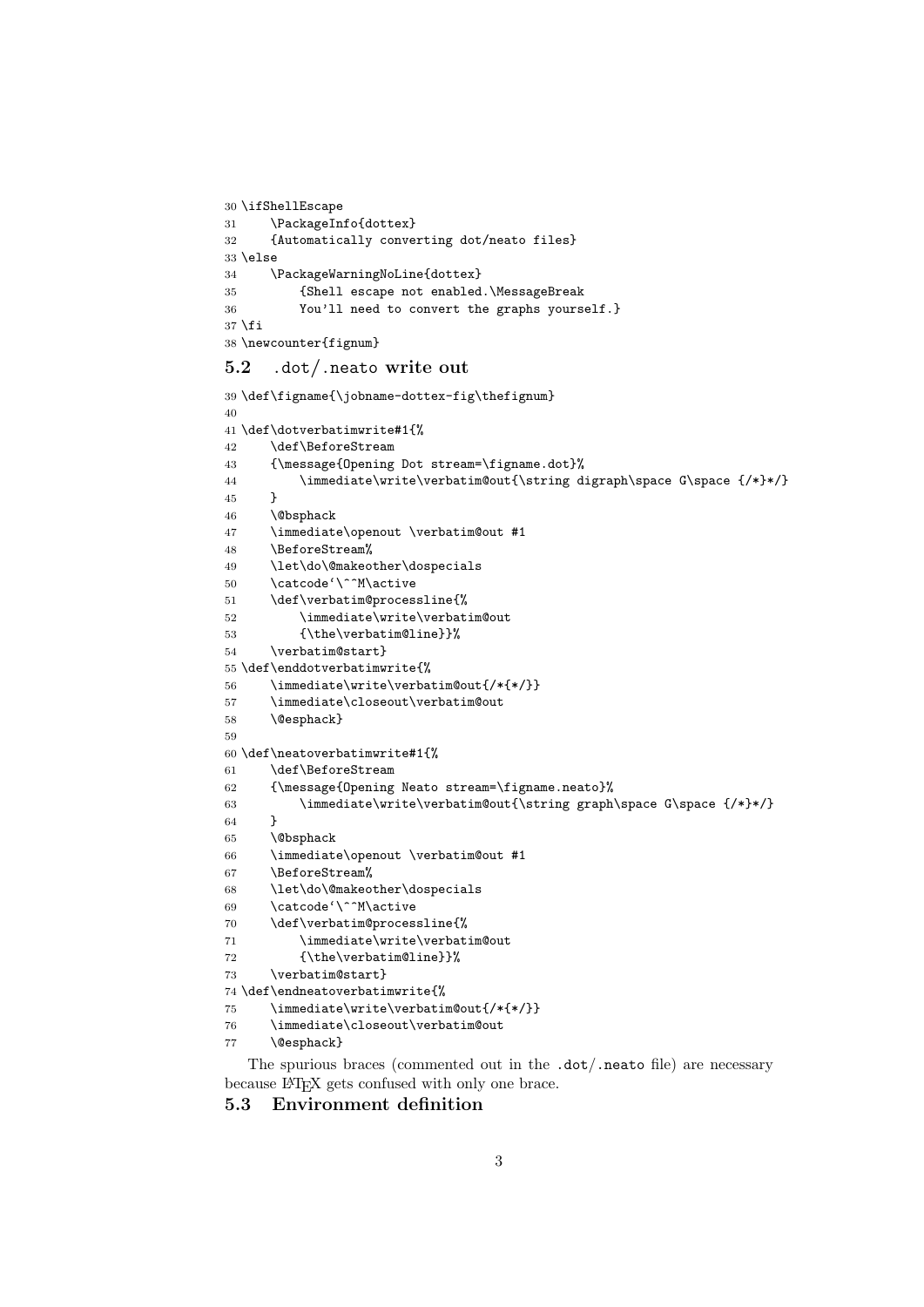```
78 \define@key{pic}{width}{\def\dotwidth{#1}}
79 \define@key{pic}{height}{\def\dotheight{#1}}
80 \newenvironment{dotpic}[1][]{\stepcounter{fignum}%
81 \let\dotwidth\undefined
82 \let\dotheight\undefined
83 \setkeys{pic}{#1}
84 \xdef\dotCutFile{\figname.dot}
85 \dotverbatimwrite{\dotCutFile}}
86 {\enddotverbatimwrite%
87 \dotgraphicsinclude}
88
89 \newenvironment{neatopic}[1][]{\stepcounter{fignum}%
90 \let\dotwidth\undefined
91 \let\dotheight\undefined
92 \setkeys{pic}{#1}
93 \xdef\neatoCutFile{\figname.neato}
94 \neatoverbatimwrite{\neatoCutFile}}
95 {\endneatoverbatimwrite%
96 \neatographicsinclude}
```
#### 5.4 .dot/.neato file processing

```
97 \long\gdef\dotgraphicsprocess{%
98 \ifShellEscape
99 \IfFileExists{\figname.dot}{%
100 \immediate\write18{dot -Tps2 -o \figname.ps \figname.dot}
101 \IfFileExists{\figname.ps}{%
102 \ifpdf
103 \immediate\write18{ps2pdf \figname.ps \figname.pdf}
104 \IfFileExists{\figname.pdf}{%
105 \PackageInfo{dottex}
106 {\figname.dot converted}}
107 {\PackageWarningNoLine{dottex}
108 {Conversion of \figname.dot failed.}}
109 \else
110 \PackageInfo{dottex}
111 {\figname.dot converted}
112 \fi}
113 {\PackageWarningNoLine{dottex}
114 {Conversion of \figname.dot failed.}}}{}
115 \fi}
116
117 \long\gdef\neatographicsprocess{%
118 \ifShellEscape
119 \IfFileExists{\figname.neato}{%
120 \immediate\write18{neato -Tps2 -o \figname.ps \figname.neato}
121 \IfFileExists{\figname.ps}{%
122 \ifpdf
123 \immediate\write18{ps2pdf \figname.ps \figname.pdf}
124 \IfFileExists{\figname.pdf}{%
125 \PackageInfo{dottex}
126 {\figname.dot converted}}
127 {\PackageWarningNoLine{dottex}
128 {Conversion of \figname.dot failed.}}
129 \else
```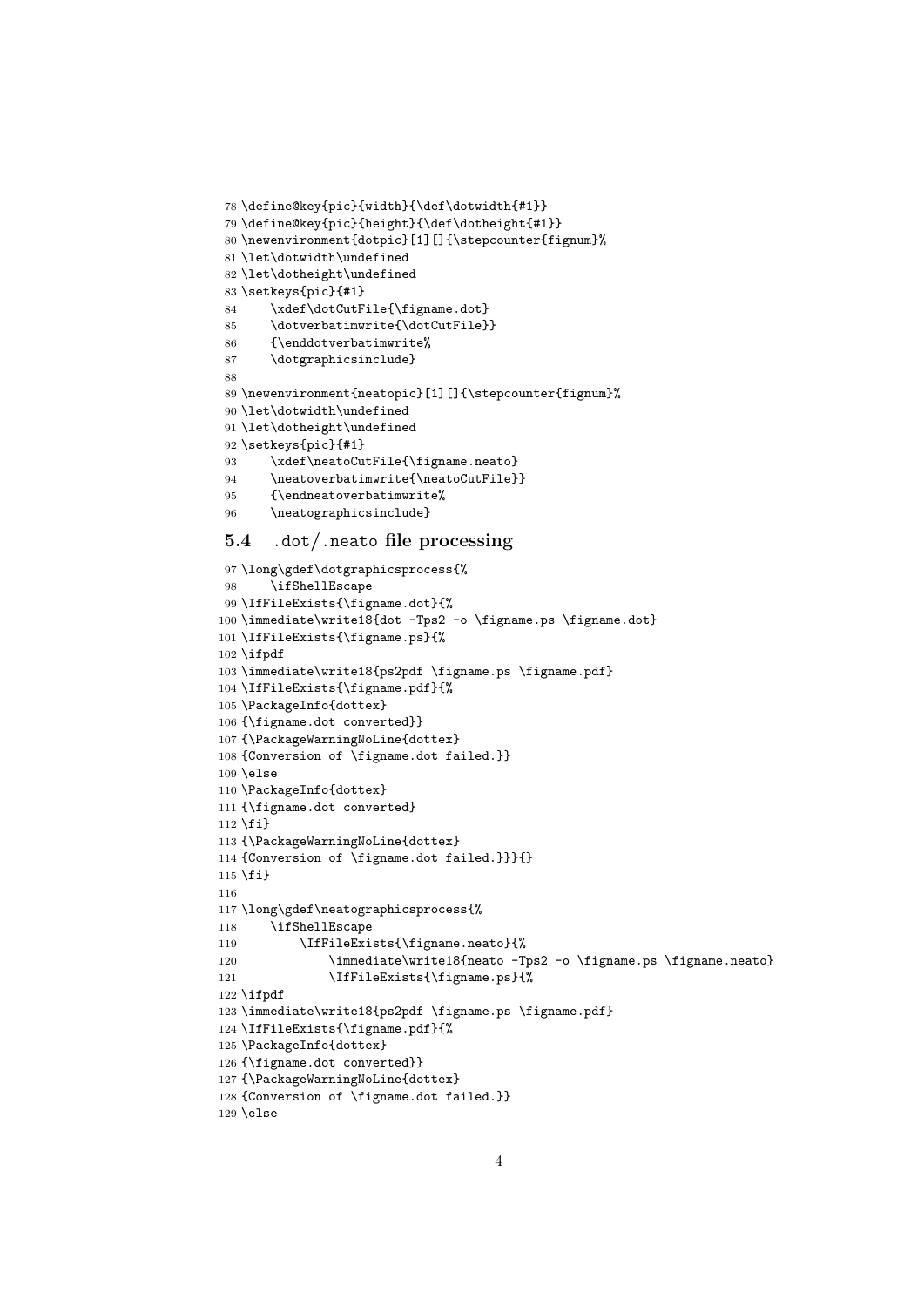```
130 \PackageInfo{dottex}
131 {\figname.neato converted}
132 \fi}
133 {\PackageWarningNoLine{dottex}
134 {Conversion of \figname.neato failed.}}}{}
135 \fi}
```
### 5.5 Graph inclusion

```
136 \long\gdef\dotgraphicsinclude{\dotgraphicsprocess%
137 \ifpdf
138 \IfFileExists{\figname.pdf}{%
139 \ifx\dotwidth\undefined
140 \ifx\dotheight\undefined
141 \includegraphics{\figname}
142 \else
143 \includegraphics[height=\dotheight]{\figname}
144 \overline{14}145 \else
146 \ifx\dotheight\undefined
147 \includegraphics[width=\dotwidth]{\figname}
148 \else
149 \includegraphics[width=\dotwidth,height=\dotheight]{\figname}
150 \fi
151 \fi
152 }
153 {\PackageWarningNoLine{dottex}
154 {Please convert \figname.dot manually}}
155 \else
156 \IfFileExists{\figname.ps}{%
157 \ifx\dotwidth\undefined
158 \ifx\dotheight\undefined
159 \includegraphics{\figname}
160 \else
161 \includegraphics[height=\dotheight]{\figname}
162 \fi
163 \else
164 \ifx\dotheight\undefined
165 \includegraphics[width=\dotwidth]{\figname}
166 \else
167 \includegraphics[width=\dotwidth,height=\dotheight]{\figname}
168 \overline{16}169 \overline{169}170 }
171 {\PackageWarningNoLine{dottex}
172 {Please convert \figname.dot manually}}
173 \fi
174 }
175
176 \long\gdef\neatographicsinclude{\neatographicsprocess%
177 \ifpdf
178 \IfFileExists{\figname.pdf}{%
179 \ifx\dotwidth\undefined
180 \ifx\dotheight\undefined
181 \includegraphics{\figname}
```